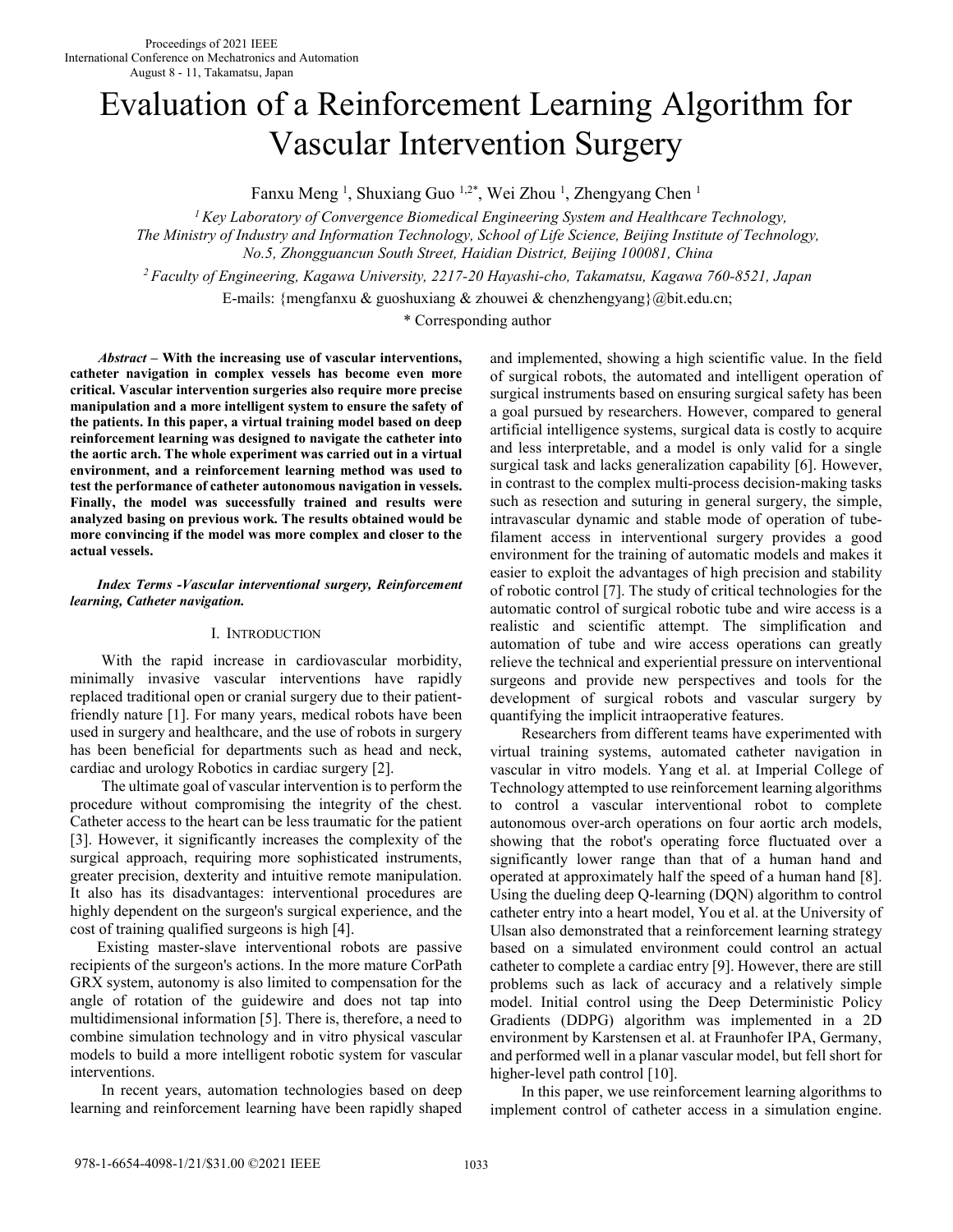The simulation process performed is an over-arching operation of the aortic arch, which is eventually trained successfully in a virtual environment and can be used in subsequent catheter access navigation in a real environment.

The paper is structured as follows: Section II focuses on the building of vascular models and reinforcement learning methods. Section III introduces the arrangements of the experiment and analyse the results. Section IV and V present the discussion and the summarization of the paper.

### II. METHODS

The methods we use in this research includes four main parts: modelling, reinforcement learning, the specific algorithm we use and the training engine. The mentioned four parts cover the two main issues- algorithms and simulation environments for reinforcement learning.

#### *A. Modeling*

 The process of modelling the aortic arch and catheter progresses from the base shape to the inclusion of more features. Its medical characteristics are primarily realistic, and the established model is subsequently fed into the Unity engine to establish its environmental parameters.

 The movement of the guidewire through the vascular tree is simulated using Unity [11]. The walls of the vascular tree are rigid. The lumen is empty; thus, no dynamic resistance to the guidewire motion is considered.

Our model, as shown in Fig. 1, is based on the angiographic image of the aortic arch, but with a partial simplification of the vascular connection at the vessel cross-section, so that the cross-sections of the model vessels are all circular, while the interface is a smooth connection.

 In order to verify the function of reinforcement learning, this paper obtains the accuracy and stability of catheter autonomy learning by modeling simulated over-arch operations on the aortic arch.



Fig. 1 Preliminary modelling of the aortic arch.

## *B. Reinforcement Learning Methods*

The basic model of reinforcement learning is the individual-environment interaction. The individual/intelligent agent is the part of the individual that can take a series of actions and expects to achieve a high benefit or goal. The other parts associated with this are referred to as the environment. The whole process is discretized into different time steps. At each moment, the environment and the individual interact accordingly. The individual can take specific actions, which are imposed on the environment. After receiving the individual's action, the environment gives the individual feedback on the current state of the environment and on the reward that has been generated as a result of the previous action [12].

Reinforcement learning is a formal framework (Fig. 2) that uses Markov decision processes to define the process by which a learning intelligence interacts with its environment using states, actions and gains.

In the basic setup of reinforcement learning, there are essential elements such as agent, environment, action, state, reward, etc. The agent interacts with the environment to generate trajectories, and by performing the action, the environment changes its state. The agent interacts with the environment, generating trajectories that cause the environment to change state by performing an action; the environment then gives the agent a reward (positive or negative) for its current action. Through this interaction, more and more experience is accumulated, and the policy is updated to finally form a closed loop. The mystery of why reinforcement learning can model the long-term benefits of decision-making lies in its optimization goal. To be specific, at each moment, the reward is a specific value and the agent's goal is to maximize the expectation of the reward it obtains [13]. This means that instead of maximizing the immediate reward, it maximizes the cumulative reward over time.

For each state in a discrete finite state space, the probability of its transfer to another state depends only on that state itself- what is referred to as Markovness- the Markov decision process (MDP) differs from a Markov chain in that in each state, an action can be chosen by the individual from the space of possible actions [14]. Also, Markovness can generally be enhanced if not just the current moment's state, but multiple previous moments' states are selected and superimposed as the current state.



Fig. 2 Reinforcement learning method process.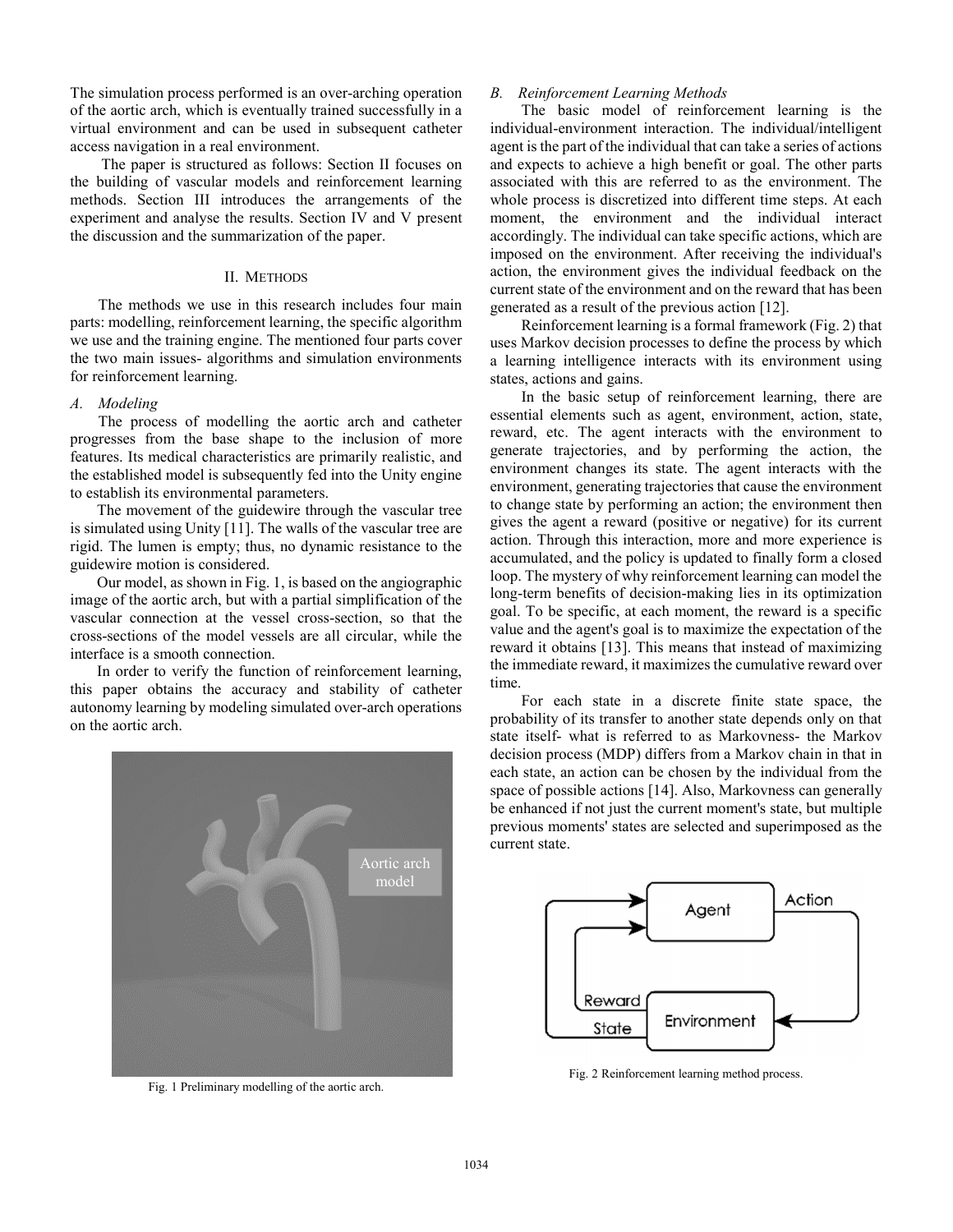#### *C. Asynchronous Advantage Actor-critic(A3C)*

 In this section, the background of the emergence of A3C and its advantages are presented with a contrast between previous methods. Finally, the single A3C network algorithm is given.

 Asynchronous advantage actor-critic is an algorithm proposed by Google DeepMind to solve the Actor-Critic nonconvergence problem [15]. While DQN is vital because it has an experienced pool that reduces the correlation between data, A3C proposes an alternative way to reduce the correlation between data: asynchronously.

A3C creates multiple parallel environments and allows multiple agents with sub-structures to update parameters in the main structure on these parallel environments simultaneously. The agents in parallel do not interfere with each other, while the parameter updates of the primary structure are interfered with by the discontinuity of the updates submitted by the substructures, so the correlation of the updates is reduced, and convergence is improved.

The main idea of A3C is asynchronous, corresponding to the asynchronous distributed RL framework. Corresponding to Google's Gorilla platform Massively Parallel Methods for Deep Reinforcement Learning in 2015, Gorilla uses different machines with the same PS. While in A3C, it is the same machine with multi-core CPUs, which reduces the parameter, and in A3C, it is the same machine with multiple CPUs, which reduces the cost of transferring parameters and gradients, and the validation iterations are significantly faster in the paper. And more importantly, it is an actor-learner pair with multiple threads on the same machine; each thread corresponds to a different exploration policy, and the overall inter-sample correlation is low, so it is no longer necessary to introduce an experience replay mechanism in DQN for training [16]. This enables an on-policy approach to training. In addition, the CPU is used in training instead of the GPU because the RL batch is generally small during training and the GPU is much idle while waiting for new data.

Different types of deep neural networks provide an efficient operational representation of the policy optimization task in DRL [17]. To alleviate the instability that occurs when combining traditional policy gradient methods with neural networks, various types of deep policy gradient methods use an empirical replay mechanism to eliminate the correlation between training data.

However, there are two main problems with the empirical replay mechanism: Each real-time interaction between the agent and the environment requires a lot of memory and computational power; the experience replay mechanism requires the agent to learn using an off-policy approach, which can only be updated based on the data generated by the old policy; and the training of DRLs has previously relied on computationally powerful graphics processors [18].

The A3C algorithm first constructs a global network. This network will consist of convolutional layers for spatial dependencies, followed by LSTM layers for temporal dependencies, and finally value and policy output layers [19]. The process of the algorithm is shown below:

### Algorithm 1. A3C network learning process

1 **Input**: public part of the A3C neural network parameters θ, ω

- 2Update time series t=1
- 3Reset the gradient updates of Actor and Critic
- 4  $\theta'=\theta$ , ω'=ω<br>5 Initialize sta
- 5Initialize state start t
- 6 Choose action  $a_t$  based on policy  $\pi(a_t | s_t; \theta)$
- 7 Execute action  $a_t$  to get reward  $r_t$  and new state
- $8$  t←t+1,T←T+1

9 If  $s_t$  is terminated, then go to step 10, otherwise go back to step 6

- 10 Calculate  $Q(s,t)$  for the last time series position  $s_t$
- 11 For  $i \in (t-1, t-2,..., t_{start})$ : 1) Calculate Q(s, i) for each moment:  $Q(s,i)=r_i+\gamma Q(s,i+1)$ 
	- 2) Local gradient update of the cumulative Actor
	- 3) Local gradient update of the cumulative Critic

12 Update the model parameters of the global neural network.

θ=θ-αdθ, w=w-βdω

13 If  $T>T_{max}$ , then the algorithm ends and **outputs** the public part of the A3C neural network parameters  $θ$ , ω, otherwise go to step 3

### *D. Training Engine*

 The setup consists of the controller (DRL-Agent), a simulated environment created in Unity. The simulation in Unity is used to generate training data for the DRL-Agent [20].

In addition, Unity's ml-agents provide a reinforcement learning environment in which the vascular rigidity model can also be modelled in the unity environment and trained for entry to verify the applicability of the algorithm. Unity's setup is simple among the simulation applications, but the adaptation to vascular elasticity is somewhat lacking when used [21].

 Most of the current games have a large number of Unity games, a perfect engine, and a good training environment to build. Since Unity can be cross-platform, it can be trained under Windows and Linux platforms and then converted to WebGL for publishing to the web [22]. Furthermore, ml-agents is an open-source plug-in for Unity, which allows developers to train in Unity's environment, without even writing code in python, without a deep understanding of PPO, SAC and other algorithms [23]. As long as developers configure the parameters, they can easily use reinforcement learning algorithms to train their own models [24].



Fig. 3 RL learning environment in Unity.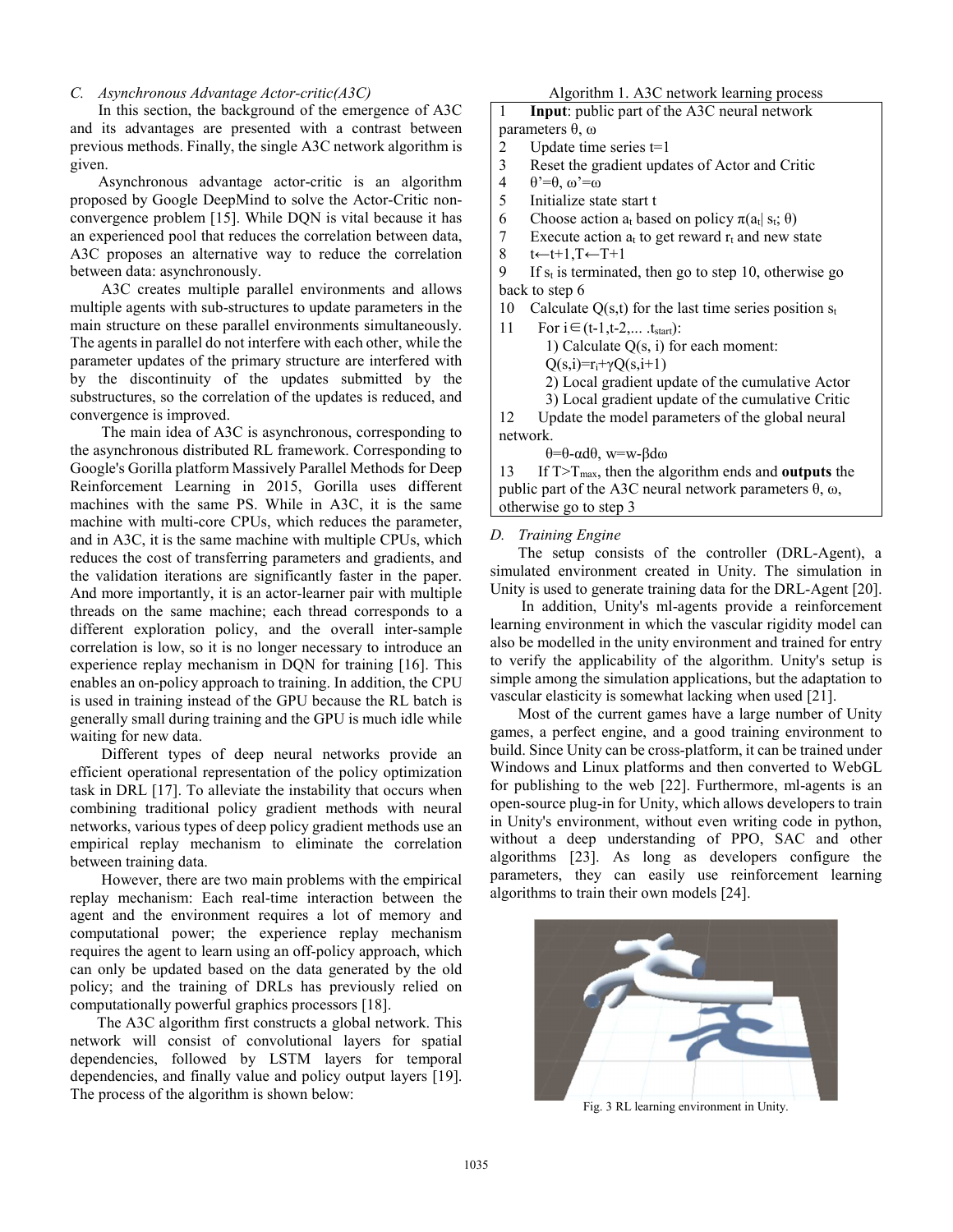# III. EXPERIMENTS AND RESULTS TABLE I

| PARAMETERS OF THE TRAINING PROCESS        |                |
|-------------------------------------------|----------------|
| Simulation distribution update parameters |                |
| Minibatch size                            | 2000           |
| Training update size                      | 1000           |
| Replay memory size                        | 400000         |
| Update frequency                          | 20             |
| Learning rate                             | 0.001          |
| Discount factor                           | 0.9            |
| Episode size                              | 2000           |
| Episode step                              | 1000           |
| Optimizer                                 | <b>RMSPRob</b> |

 The parameters of the reinforcement learning process were set as Table 1. And the results of A3C learning are shown in Fig. 5, and as shown in the figure, the final results obtained from the training can corroborate that the model was successfully trained to achieve stable returns, with large fluctuations in the choice of losses, which may be related to the instability of the model itself at the time of collision.



 The A3C algorithm was added and retrained for comparison to obtain different results of the algorithm for the simulation of vascular interventional procedures in the built training environment. The virtual environment for training is represented in Fig. 4, and using the catheter to access the aortic arch and perform over-arch manipulation, we derived the subsequent results.

## Environment/Cumulative Reward







From Fig. 5(a), it can be concluded that the training of reinforcement learning starts to stabilize when it reaches 30K times, and the final reward value reaches stability in 30K-50K training episodes, but there are still fluctuations. But the overall result of the reward is consistent with the expected training results of the A3C algorithm.

From Fig. 5(b), it can be seen that the loss function does not get a convergence result after a certain time of training, and always fluctuates up and down throughout the training process, the magnitude of fluctuations is larger, but the overall trend is converging to zero. This is in line with the characteristics and trend of policy loss in reinforcement learning training.

#### IV. DISCUSSIONS

The research in this paper is divided into two main processes: the modelling part and the model training part.

In the modelling part, we try to provide an environment for subsequent algorithm training by modelling the aortic arch. The model of the aortic arch is based on the real vascular environment, but due to the high complexity of the vasculature and the difficulty to monitor the internal environment in real time, the modelling process simplifies the structure of the vasculature and ignores the blood flow and the more complex respiration and pulsation in the vasculature, which needs to be